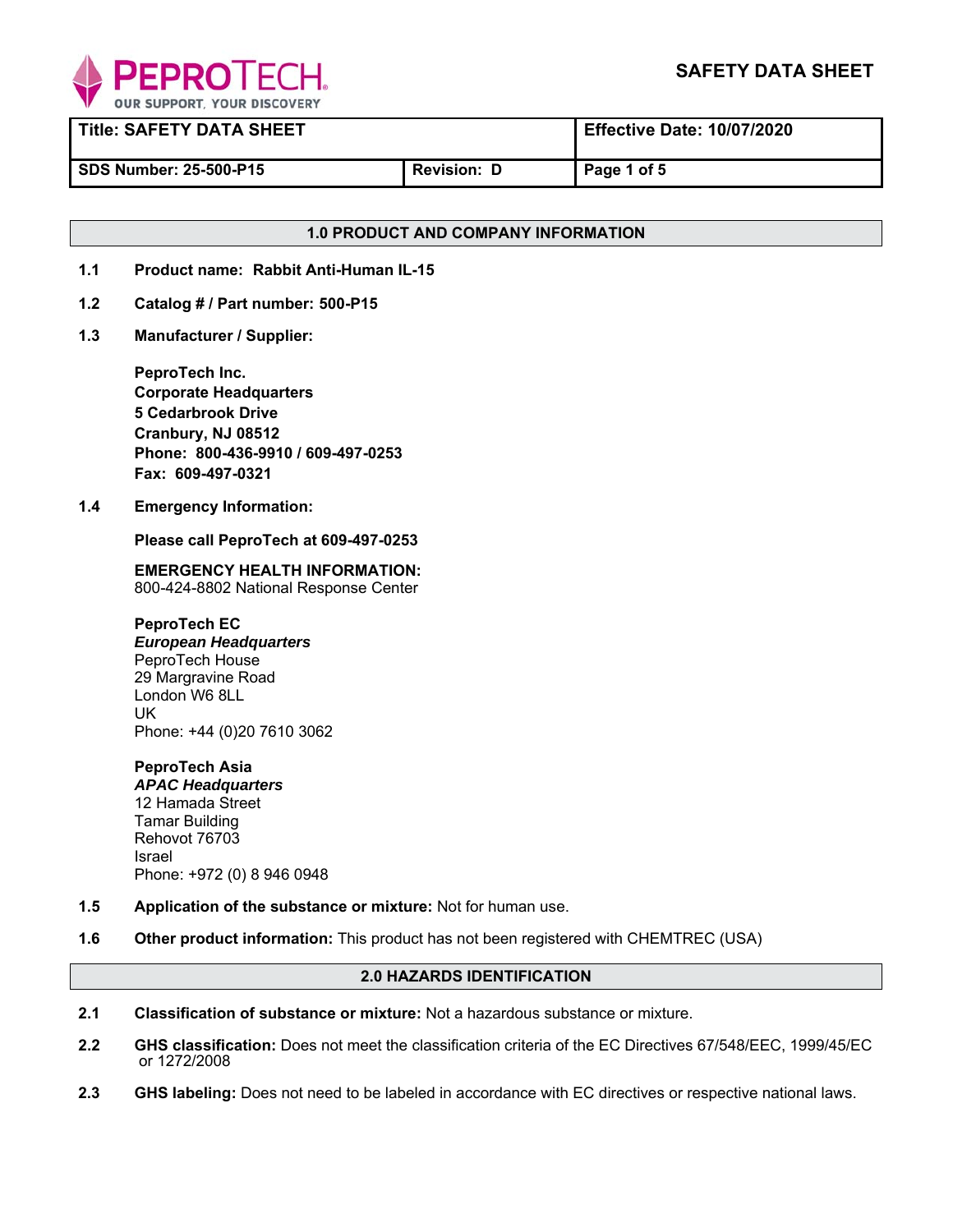

| <b>Title: SAFETY DATA SHEET</b> |                    | <b>Effective Date: 10/07/2020</b> |
|---------------------------------|--------------------|-----------------------------------|
| <b>SDS Number: 25-500-P15</b>   | <b>Revision: D</b> | Page 2 of 5                       |

## **2.4 Special hazards:** None

#### **3.0 COMPOSITION / INFORMATION ON INGREDIENTS**

**3.1 Ingredients:** This product does not contain any hazardous substances at concentrations of 1% or greater. This product is not known to contain carcinogens at a concentration of 0.1% or greater. No MSDS is required.

## **4.0 FIRST AID MEASURES**

#### **4.1 Description of first aid measures:**

**Eye contact:** May cause eye irritation. Flush eyes with plenty of water for at least 15 minutes. Then get immediate medical attention.

**Skin contact:** May cause skin irritation. Immediately flush with plenty of water.

**Inhalation:** No recognized inhalation hazard. If inhaled, remove to fresh air. If breathing becomes difficult, call a physician.

**Ingestion:** No recognized ingestion hazard. If swallowed, drink plenty of water. Get immediate medical attention.

#### **5.0 FIRE FIGHTING MEASURES**

- **5.1 Classification of substance or mixture:** The product is non-flammable.
- **5.2 Suitable extinguishing media:** Use water spray, alcohol-resistant foam, dry chemical or carbon dioxide.
- **5.3 Protective equipment:** Wear self-contained breathing apparatus for firefighting if necessary.

## **6.0 ACCIDENTAL RELEASE MEASURES**

- **6.1 Personal precautions:** Use eye protection, gloves, and apron. Implement appropriate precautions to minimize direct contact with skin or eyes and prevent inhalation of dust.
- **6.2 Methods for clean up:** Sweep up, place in bag and hold for disposal. Ventilate area and wash site after material is picked up.

#### **7.0 HANDLING AND STORAGE**

- **7.1 Handling:** Avoid inhalation. Avoid contact with eyes, skin, and clothing.
- **7.2** Storage: Keep tightly closed. Store at -20°C until use.
- **7.3 Additional information:** See product data sheet for more information on handling and storage.

#### **8.0 EXPOSURE CONTROLS / PERSONAL PROTECTION**

- **8.1 Control parameters:** Contains no substances with occupational exposure limit values.
- **8.2 Engineering controls:** Ensure adequate ventilation. Use appropriate personal protective work clothing.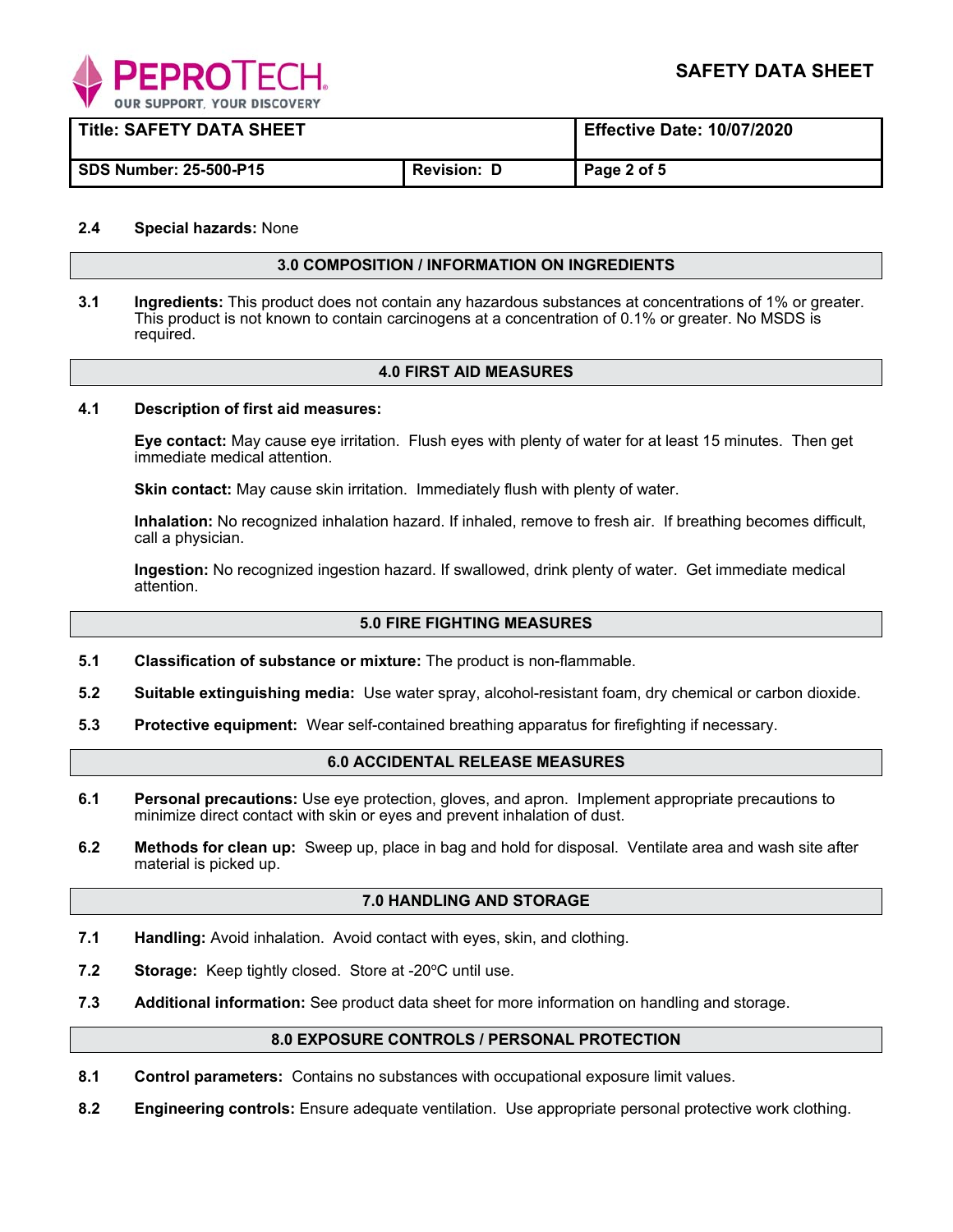

| <b>Title: SAFETY DATA SHEET</b> |                    | <b>Effective Date: 10/07/2020</b> |
|---------------------------------|--------------------|-----------------------------------|
| <b>SDS Number: 25-500-P15</b>   | <b>Revision: D</b> | Page 3 of 5                       |

#### **8.3 Personal precautions:**

**Eye:** Wear appropriate eye protection.

**Skin:** Wear clothing and gloves that cannot be penetrated by chemicals or oil.

**Inhalation:** Respiratory equipment is not required.

## **9.0 CHEMICAL AND PHYSICAL PROPERTIES**

## **9.1 Description of chemical and physical properties:**

**Appearance:** Solid; white powder or thin/invisible film **Odor:** None **pH:** Not available **Vapor pressure:** Not available **Vapor density:** Not available **Boiling point:** Not available **Melting/freezing point:** Not available **Flash point UEL/LEL:** None established **Evaporation rate:** Undetermined **Flammability:** Non-flammable material **Solubility:** Not available **Specific gravity (water = 1):** Not available **Volatile %:** Not available **Water content:** Not available **Decomposition Temperature:** Not available **Autoignition Temperature:** None established **VOC content:** Not available **Viscosity:** Not available

## **10.0 STABILITY AND REACTIVITY**

- **10.1 Stability:** Stable under recommended storage conditions.
- **10.2 Conditions to avoid:** Heat and moisture
- **10.3 Materials to avoid:** Strong oxidizing agents
- **10.4 Hazardous decomposition:** None determined
- **10.5 Hazardous polymerization:** Does not spontaneously polymerize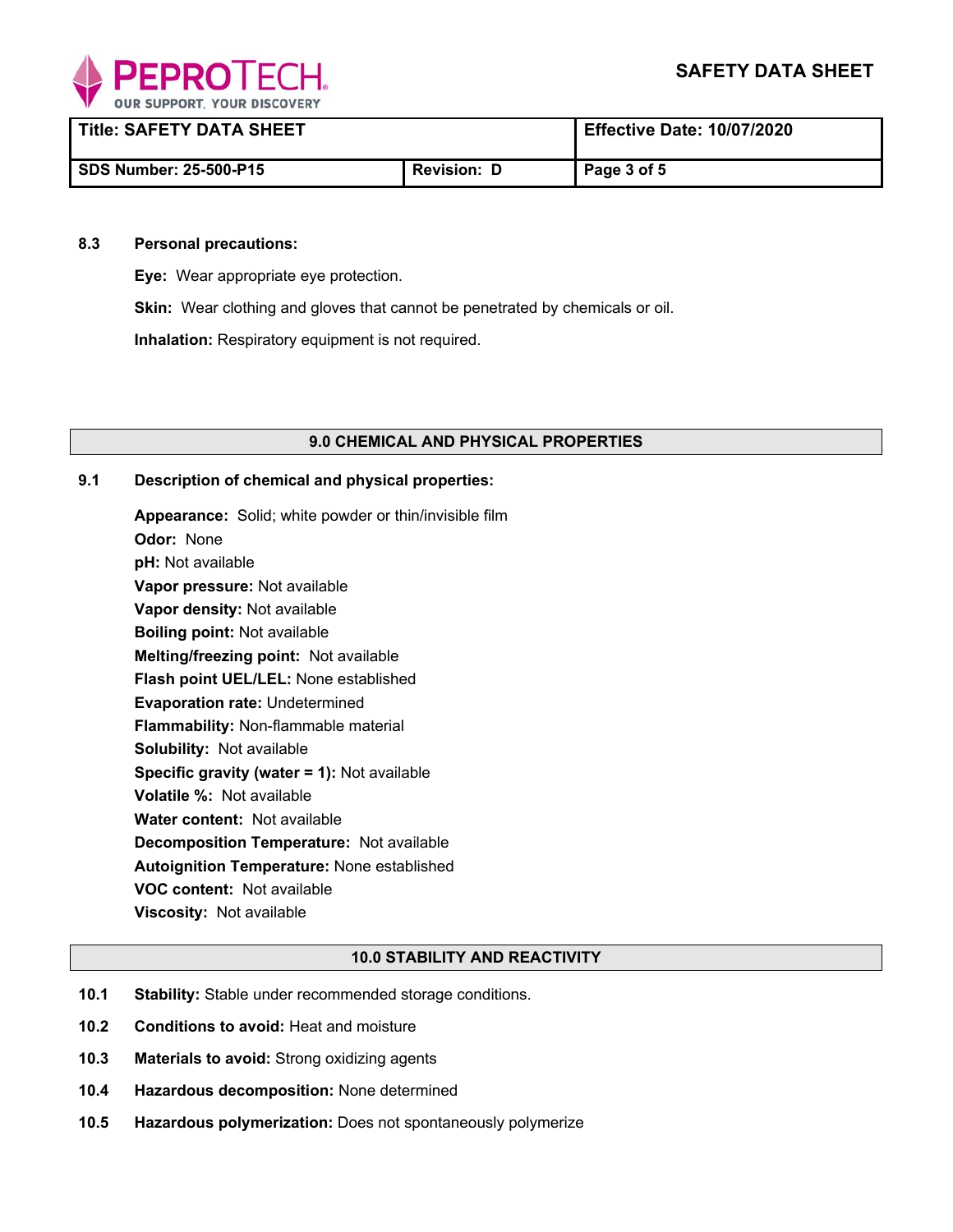

**Title: SAFETY DATA SHEET Effective Date: 10/07/2020** 

**SDS Number: 25-500-P15 Revision: D Page 4 of 5** 

# **11.0 TOXICOLOGICAL INFORMATION**

# **11.1 Potential health effects:**

**Eye contact:** May cause eye irritation.

**Skin contact:** May cause skin irritation.

**Inhalation:** May be harmful if inhaled. May be irritating to mucous membranes.

**Ingestion:** May be harmful if swallowed.

**Carcinogenicity:** None

**Reproductive toxicity:** None

**Mutagenicity:** None

**Sensitization:** None

# **12.0 ECOLOGICAL INFORMATION**

- **12.1 Ecotoxicity:** Undetermined
- **12.2 Biodegradability:** Undetermined
- $12.3$ **Mobility: Undetermined**
- **12.4 Bioaccumulation:** Undetermined

## **13.0 DISPOSAL INFORMATION**

**13.1 Disposal method:** Observe all federal, state, and local environmental regulations. Contact a licensed professional waste disposal service to dispose of this material.

# **14.0 TRANSPORTATION INFORMATION**

**14.1 Transport information:** 

**DOT Hazard class:** Non-hazardous for transport.

**IATA Hazard class:** Non-hazardous for transport.

**IMDG Hazard class:** Non-hazardous for transport.

## **15.0 REGULATORY INFORMATION**

**15.1 US Federal and State Regulations:** 

 **CERCLA Sections 102a/103 Hazardous Substances (40 CFR Part 302.4):** This product is not reportable under 40 CFR Part 302.4.